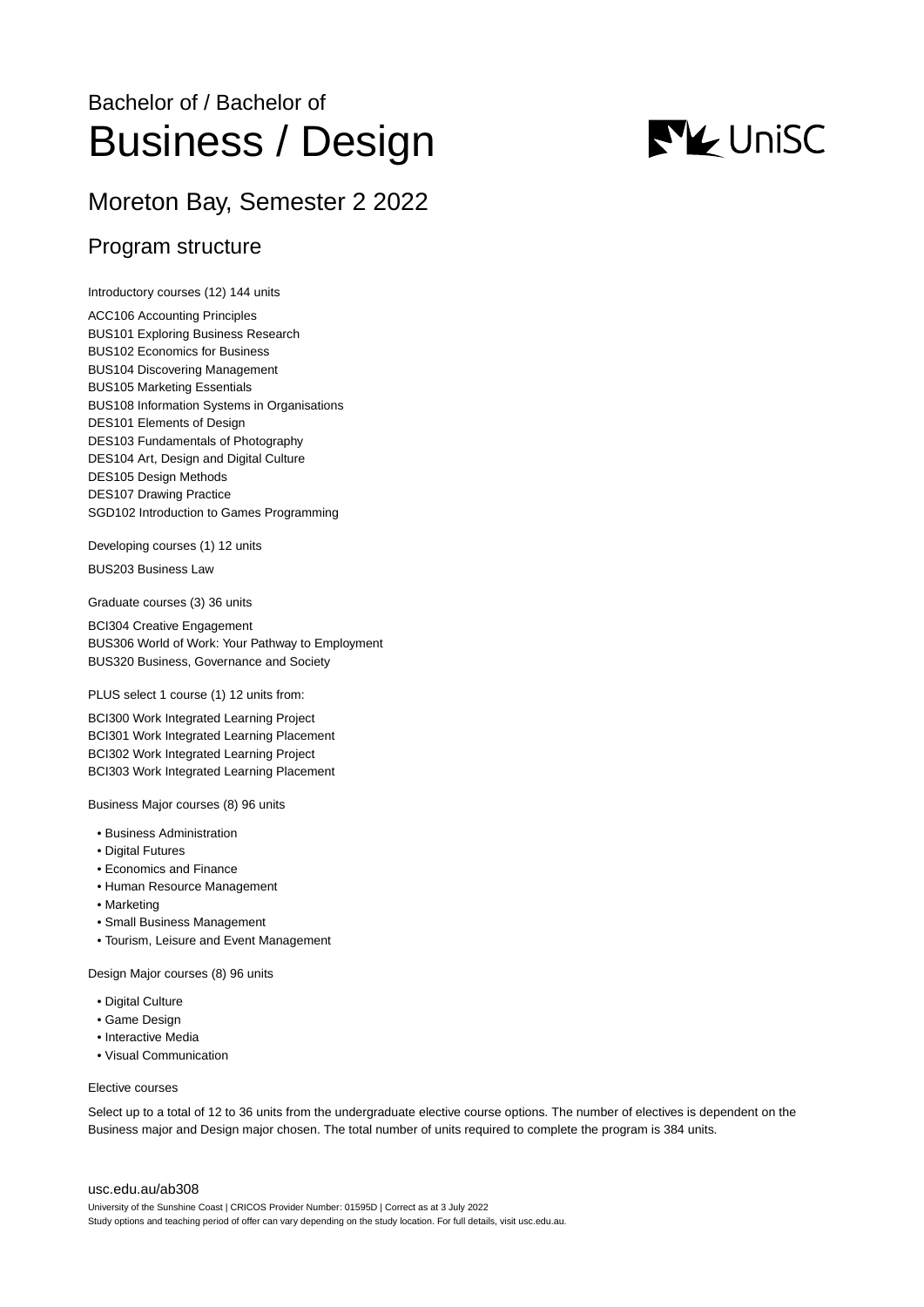Note: Program structures are subject to change. Not all USC courses are available on every USC campus.

# Total units: 384

# Study sequence

# Year 1

# Semester 2

| <b>COURSE</b>                             | SEMESTER OF OFFER<br>(MORETON BAY) | <b>UNITS</b> | <b>REQUISITES</b>      |
|-------------------------------------------|------------------------------------|--------------|------------------------|
| <b>ACC106 Accounting Principles</b>       | • Semester 1, Semester 2           | 12           | Anti:<br><b>BUS106</b> |
| <b>BUS101 Exploring Business Research</b> | • Semester 2                       | 12           |                        |
| <b>BUS105 Marketing Essentials</b>        | • Semester 1, Semester 2           | 12           |                        |
| DES104 Art, Design and Digital Culture    | • Semester 2                       | 12           |                        |

## Semester 1

| <b>COURSE</b>                            | SEMESTER OF OFFER<br>(MORETON BAY) | <b>UNITS</b> | <b>REQUISITES</b> |
|------------------------------------------|------------------------------------|--------------|-------------------|
| <b>BUS104 Discovering Management</b>     | • Semester 1                       | 12           |                   |
| <b>DES101 Elements of Design</b>         | • Semester 1                       | 12           |                   |
| DES103 Fundamentals of Photography       | • Semester 1                       | 12           |                   |
| SGD102 Introduction to Games Programming | • Semester 1                       | 12           |                   |

# Year 2

## Semester 2

| <b>COURSE</b>                               | SEMESTER OF OFFER<br>(MORETON BAY) | UNITS. | <b>REQUISITES</b> |
|---------------------------------------------|------------------------------------|--------|-------------------|
| BUS108 Information Systems in Organisations | • Semester 2                       | 12     | Anti:<br>ACC108   |
| <b>DES105 Design Methods</b>                | • Semester 2                       | 12     |                   |

## PLUS select 2 courses from your chosen Business major, Design major or minor OR the undergraduate elective course options.

# Semester 1

| <b>COURSE</b>                        | SEMESTER OF OFFER<br>(MORETON BAY) | <b>UNITS</b> | <b>REQUISITES</b>      |
|--------------------------------------|------------------------------------|--------------|------------------------|
| <b>BUS102 Economics for Business</b> | • Semester 1                       | 12           |                        |
| <b>DES107 Drawing Practice</b>       | • Semester 1                       | 12           | Anti:<br><b>FSH101</b> |

#### [usc.edu.au/ab308](https://www.usc.edu.au/ab308)

University of the Sunshine Coast | CRICOS Provider Number: 01595D | Correct as at 3 July 2022

Study options and teaching period of offer can vary depending on the study location. For full details, visit usc.edu.au.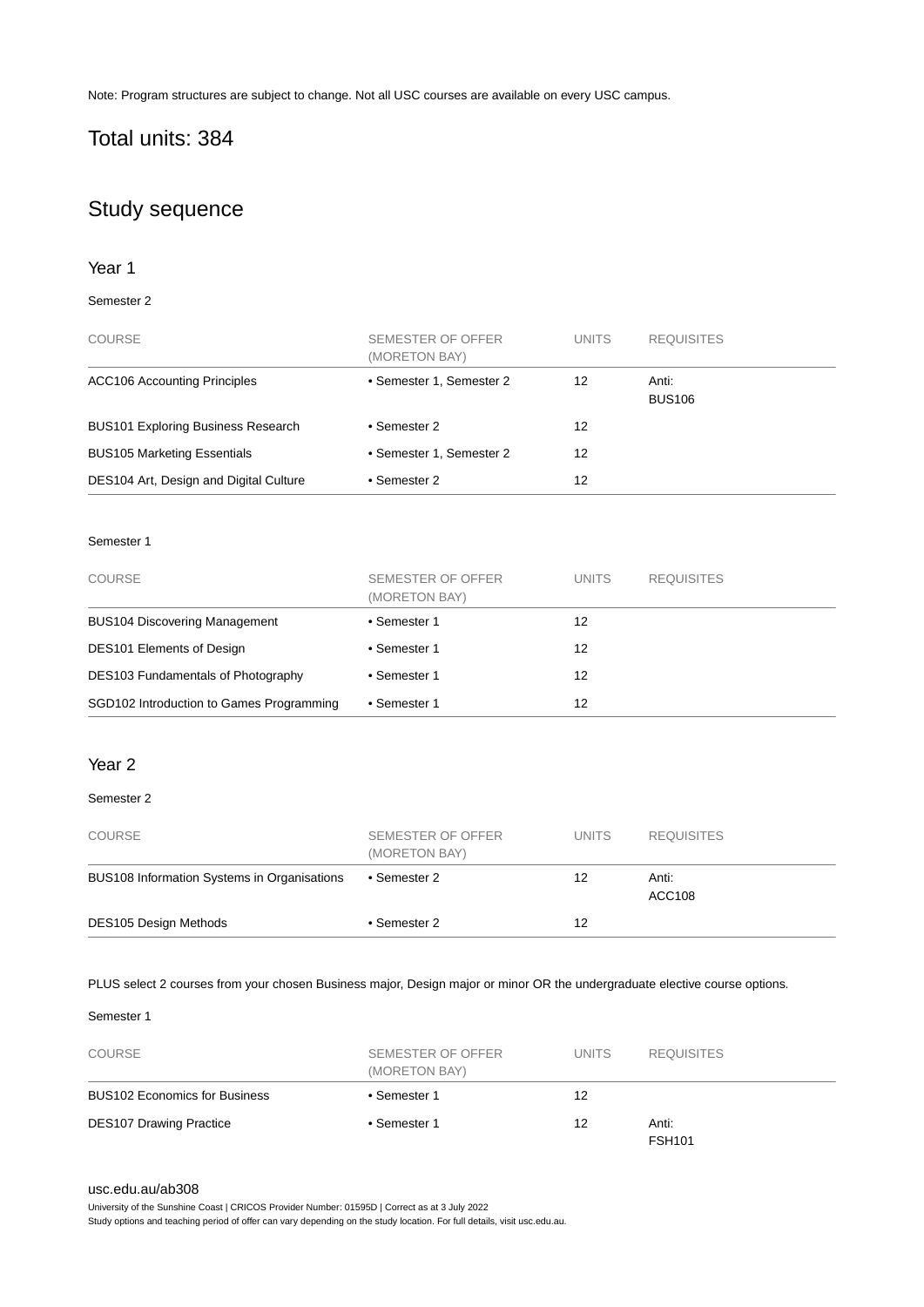| <b>BUS203 Business Law</b> | • Semester 1 | 12 | Anti:<br>BUS103 or LAW101 or LAW102<br>or LAW201 or LAW202 or<br>LAW203 or LAW204 |
|----------------------------|--------------|----|-----------------------------------------------------------------------------------|
|                            |              |    |                                                                                   |

PLUS select 1 course from your chosen Business major, Design major or minor OR the undergraduate elective course options.

# Year 3

# Semester 2

| <b>COURSE</b>                                       | SEMESTER OF OFFER<br>(MORETON BAY) | <b>UNITS</b> | <b>REQUISITES</b> |
|-----------------------------------------------------|------------------------------------|--------------|-------------------|
| BUS306 World of Work: Your Pathway to<br>Employment | • Semester 1, Semester 2           | 12           |                   |

### PLUS select 3 courses from your chosen Business major, Design major or minor OR the undergraduate elective course options.

| <b>BCI304 Creative Engagement</b> | • Semester 1                       | 12           |                   |  |
|-----------------------------------|------------------------------------|--------------|-------------------|--|
| COURSE                            | SEMESTER OF OFFER<br>(MORETON BAY) | <b>UNITS</b> | <b>REQUISITES</b> |  |
| Semester 1                        |                                    |              |                   |  |

PLUS select 3 courses from your chosen Business major, Design major or minor OR the undergraduate elective course options.

## Year 4

#### Semester 2

| <b>COURSE</b>                           | SEMESTER OF OFFER<br>(MORETON BAY) | <b>UNITS</b> | <b>REQUISITES</b>                                                   |
|-----------------------------------------|------------------------------------|--------------|---------------------------------------------------------------------|
| BUS320 Business, Governance and Society | • Semester 2                       | 12           | Pre:<br>Completed 144 units in<br>undergraduate business<br>courses |

PLUS select 3 courses from your chosen Business major, Design major or minor OR the undergraduate elective course options.

#### Semester 1

Select 1 course from:

| <b>COURSE</b>                           | <b>SEMESTER OF OFFER</b><br>(MORETON BAY) | <b>UNITS</b> | <b>REQUISITES</b>                                                                                                                                                                                                     |
|-----------------------------------------|-------------------------------------------|--------------|-----------------------------------------------------------------------------------------------------------------------------------------------------------------------------------------------------------------------|
| BCI300 Work Integrated Learning Project | • Semester 1, Semester 2                  | 12           | Pre:<br>Course Coordinator Consent.<br>Completion of 192 units in your<br>degree. At least 6 courses in<br>your major where applicable.<br><b>GPA</b> restriction for students<br>enrolled in the Research<br>stream. |

Study options and teaching period of offer can vary depending on the study location. For full details, visit usc.edu.au.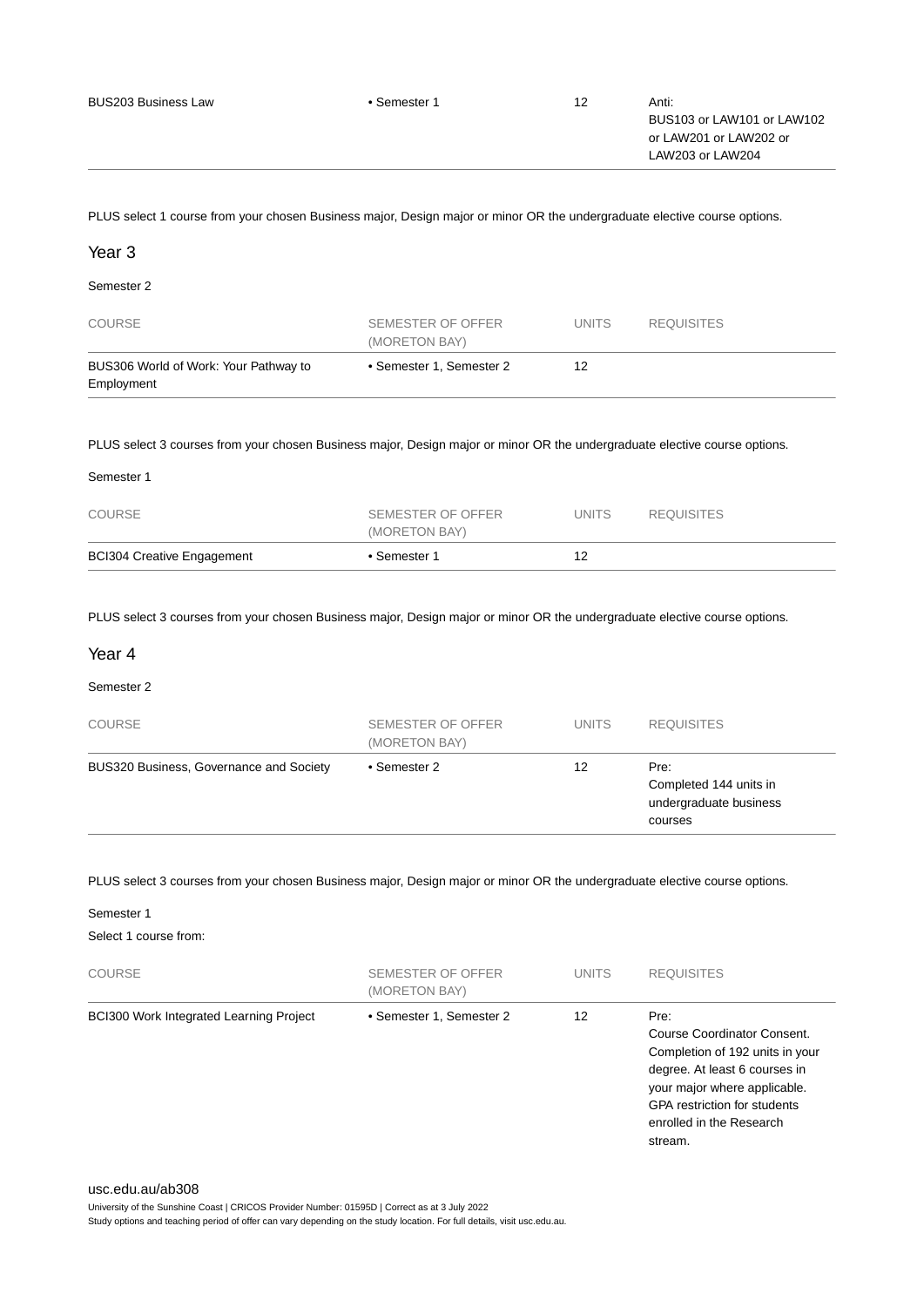|                                           |                                           |    | Anti:<br>CMN311, CMN312, CMN313,<br>CMN316 or ENT311                                                                                                                                                                |
|-------------------------------------------|-------------------------------------------|----|---------------------------------------------------------------------------------------------------------------------------------------------------------------------------------------------------------------------|
| BCI301 Work Integrated Learning Placement | • Session 8, Semester 1, Semester 12<br>2 |    | Pre:<br><b>Course Coordinator Consent</b><br><b>Required and Successful</b><br>completion of 192 units                                                                                                              |
|                                           |                                           |    | Anti:<br>BUS331, CMN312, CMN313,<br>CMN316, ENT311                                                                                                                                                                  |
| BCI302 Work Integrated Learning Project   | • Semester 1, Semester 2                  | 12 | Pre:<br><b>Course Coordinator Consent</b><br>Required. Completion of 192<br>units within your degree. At<br>least 6 courses in your<br>nominated major where<br>applicable. GPA restriction for<br>Research stream. |
|                                           |                                           |    | Anti:<br>CMN311, CMN312, CMN313,<br>CMN316 or ENT311                                                                                                                                                                |
| BCI303 Work Integrated Learning Placement | • Session 8, Semester 1, Semester 12<br>2 |    | Pre:<br><b>Course Coordinator Consent</b><br>Required and successful<br>completion of 192 units                                                                                                                     |
|                                           |                                           |    | Anti:<br>BUS331, CMN312, ENT311,<br>CMN316 and CMN313                                                                                                                                                               |

PLUS select 3 courses from your chosen Business major, Design major or minor OR the undergraduate elective course options.

# Program requirements and notes

### Program requirements

In order to graduate you must:

• Successfully complete 384 units as outlined in the Program Structure

#### Program notes

- Please note that not all study components and/or combinations of study components included in this program may be able to be completed in the minimum duration. Please contact the Program Coordinator if you require written confirmation prior to accepting a place in this program.
- Completing this program within the specified (full-time) duration is based on studying 48 unit points per semester (normally 4 courses) and following the recommended study sequence
- The unit value of all courses is 12 units unless otherwise specified
- It is each students responsibility to enrol correctly according to your course requisites, program rules and requirements and be aware of the academic calendar dates
- Courses within this program are assessed using a variety of assessment methods which may include essays, seminar presentations, reports, in-class tests and examinations
- As part of your USC program, you may apply to Study Overseas to undertake courses with an overseas higher education provider
- Only a full-time study option is available to international students on a Student Visa

#### [usc.edu.au/ab308](https://www.usc.edu.au/ab308)

University of the Sunshine Coast | CRICOS Provider Number: 01595D | Correct as at 3 July 2022 Study options and teaching period of offer can vary depending on the study location. For full details, visit usc.edu.au.